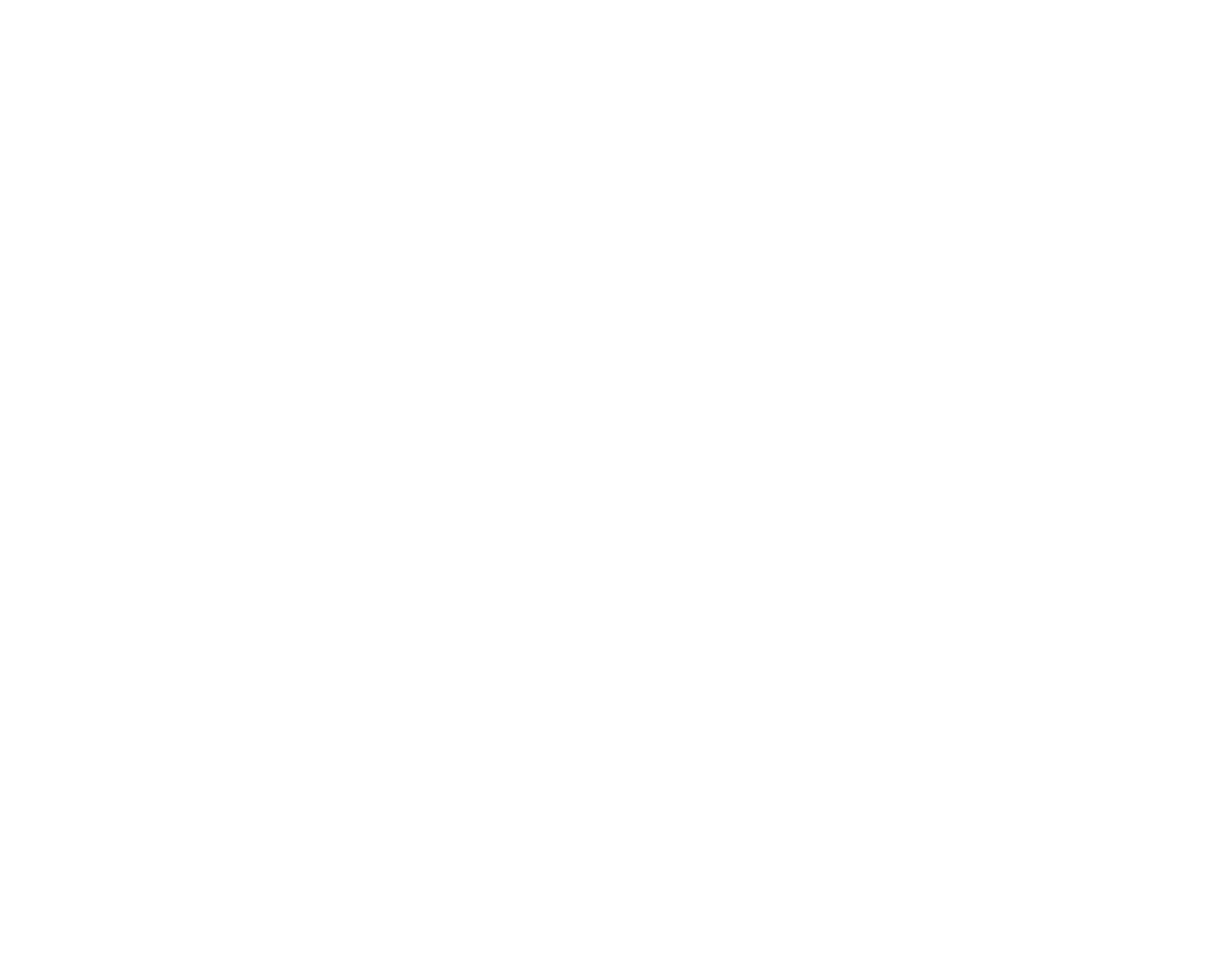| Week 6  | Strength training                                            | Students execute core lifts: Squats, cleans, bench<br>press, push press, dead lift. Auxiliary lifts: box<br>squat, incline bench, dumbbell press, towel bench,<br>thruster, sit-ups push-ups, pull-ups, dips, various<br>stretching                         | Identify, Interpret,<br>demonstrations, listening,<br>watching, reviewing,<br>charting, spotting,                                                                                    | S1 S2 S3 S4 S5 S6<br>S7 | Daily workout charting sheets,<br>observations. Fifth week<br>percentages.                                                                                                 |
|---------|--------------------------------------------------------------|-------------------------------------------------------------------------------------------------------------------------------------------------------------------------------------------------------------------------------------------------------------|--------------------------------------------------------------------------------------------------------------------------------------------------------------------------------------|-------------------------|----------------------------------------------------------------------------------------------------------------------------------------------------------------------------|
| Week 7  | Strength training                                            | Students execute core lifts: Squats, cleans, bench<br>press, push press, dead lift. Auxiliary lifts: box<br>squat, incline bench, dumbbell press, towel bench,<br>thruster, sit-ups push-ups, pull-ups, dips, various<br>stretching                         | Identify, Interpret,<br>demonstrations, listening,<br>watching, reviewing,<br>charting, spotting,                                                                                    | S1 S2 S3 S4 S5 S6<br>S7 | Daily workout charting sheets,<br>observations. Sixth week<br>percentages.                                                                                                 |
| Week S  | Strength training,<br>repeat Presidential<br>fitness testing | Students execute core lifts: Squats, cleans, bench<br>press, push press, dead lift. Auxiliary lifts: box<br>squat, incline bench, dumbbell press, towel bench,<br>thruster, sit-ups push-ups, pull-ups, dips, various<br>stretching. Retest on fitness test | Identify, Interpret,<br>demonstrations, listening,<br>watching, reviewing,<br>charting, spotting,                                                                                    | S1 S2 S3 S4 S5 S6<br>S7 | Daily workout charting sheets,<br>observations. Seventh week<br>percentages. Compare fitness scores<br>to national and presidential fitness,<br>standards.                 |
| Week 9  | Strength training                                            | Test week. Students execute core lifts and perform 4<br>reps with goal weight. New goal weight is<br>established after student's demonstrate the<br>accomplishment of their 4 rep max. Retest on all the<br>fitness test.                                   | Identify, Interpret,<br>demonstrations, listening,<br>watching, reviewing,<br>charting, spotting,<br>Students record their new<br>weight goal, and complete<br>their work out chart. | S1 S2 S3 S4 S5 S6<br>S7 | Daily workout charting sheets,<br>observations. New weight goals are<br>recorded, and students complete new<br>workout charts Students establish<br>their strength scores. |
| Week 10 | Strength training                                            | Students execute core lifts: Squats, cleans, bench<br>press, push press, dead lift. Auxiliary lifts: box<br>squat, incline bench, dumbbell bench, towel bench,<br>thruster, sit-ups push-ups, pull-ups, dips, various<br>stretching. New quarter goals.     | Identify, Interpret,<br>demonstrations, listening,<br>watching, reviewing,<br>charting, spotting,                                                                                    | S1 S2 S3 S4 S5 S6<br>S7 | Daily workout charting sheets,<br>observations. Tenth week<br>percentages. New quarter goals charts<br>to put in their folders. 9 WEEK<br>WORK OUT CHART GIVEN.            |
| Week 11 | Strength training                                            | Students execute core lifts: Squats, cleans, bench<br>press, push press, dead lift. Auxiliary lifts: box<br>squat, incline bench, dumbbell press, towel bench,<br>thruster, sit-ups push-ups, pull-ups, dips, various<br>stretching                         | Identify, Interpret,<br>demonstrations, listening,<br>watching, reviewing,<br>charting, spotting,                                                                                    | S1 S2 S3 S4 S5 S6<br>S7 | Daily workout charting sheets,<br>observations. 11th week<br>percentages. New quarter goals<br>charts.                                                                     |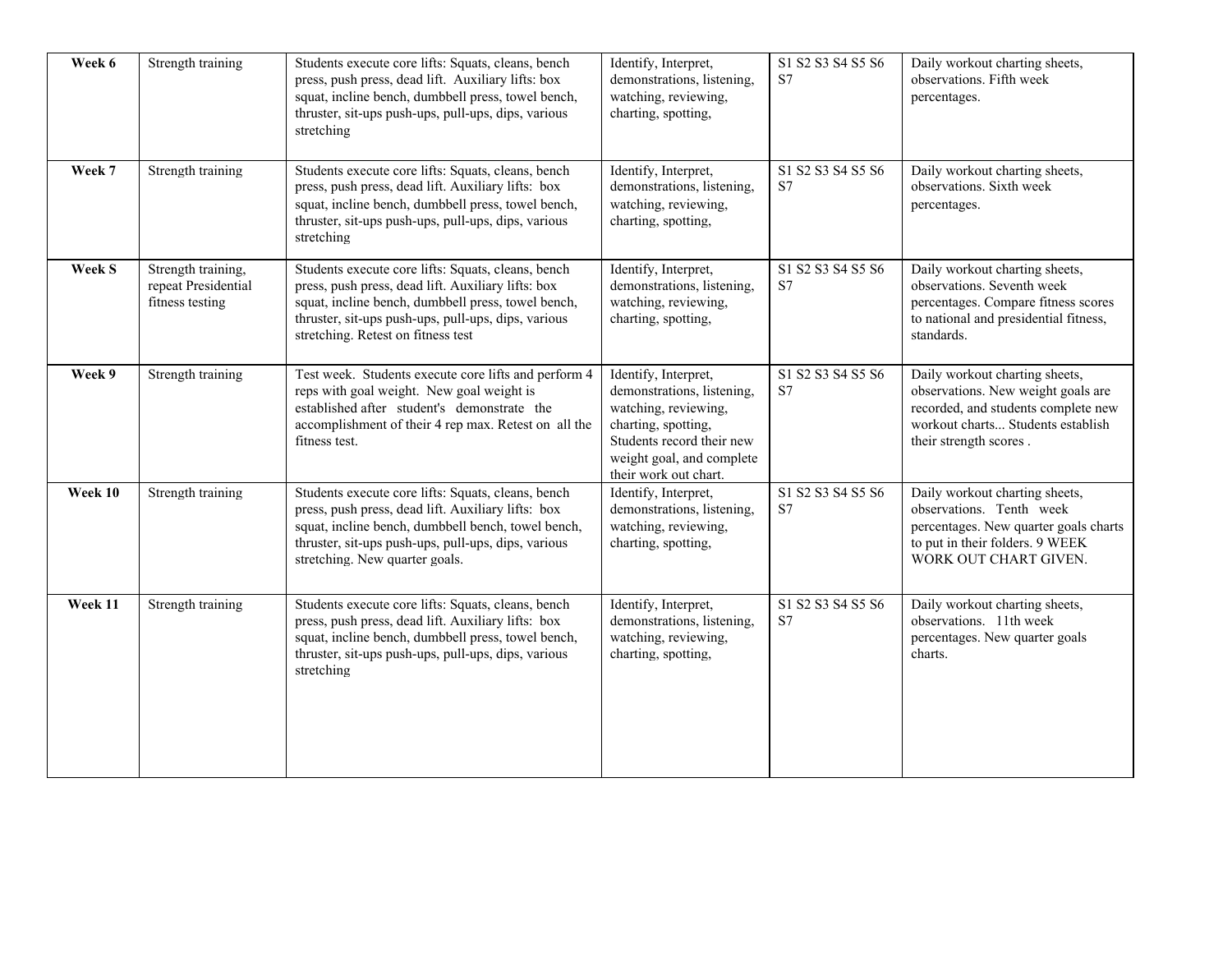| Week 12 | Strength training | Students execute core lifts: Squats, cleans, bench<br>press, push press, dead lift. Auxiliary lifts: box<br>squat, incline bench, towel bench, thruster, sit-ups<br>push-ups, pull-ups, dips, various stretching.                   | Identify, Interpret,<br>demonstrations, listening,<br>watching, reviewing,<br>charting, spotting, | S1 S2 S3 S4 S5 S6<br>S7 | Daily workout charting sheets,<br>observations. 12 <sup>th</sup> week<br>percentages. New quarter goal charts.     |
|---------|-------------------|-------------------------------------------------------------------------------------------------------------------------------------------------------------------------------------------------------------------------------------|---------------------------------------------------------------------------------------------------|-------------------------|--------------------------------------------------------------------------------------------------------------------|
| Week 13 | Strength training | Students execute core lifts: Squats, cleans, bench<br>press, push press, dead lift. Auxiliary lifts: box<br>squat, incline bench, dumbbell press, towel bench,<br>thruster, sit-ups push-ups, pull-ups, dips, various<br>stretching | Identify, Interpret,<br>demonstrations, listening,<br>watching, reviewing,<br>charting, spotting, | S1 S2 S3 S4 S5 S6<br>S7 | Daily workout charting sheets,<br>observations. 13 <sup>th</sup> week<br>percentages. New quarter goals<br>charts. |
| Week 14 | Strength training | Students execute core lifts: Squats, cleans, bench<br>press, push press, dead lift. Auxiliary lifts: box<br>squat, incline bench, dumbbell press, towel bench,<br>thruster, sit-ups push-ups, pull-ups, dips, various<br>stretching | Identify, Interpret,<br>demonstrations, listening,<br>watching, reviewing,<br>charting, spotting, | S1 S2 S3 S4 S5 S6<br>S7 | Daily workout charting sheets,<br>observations. 14 <sup>th</sup> week<br>percentages. New quarter goals<br>charts. |
| Week 15 | Strength training | Students execute core lifts: Squats, cleans, bench<br>press, push press, dead lift. Auxiliary lifts: box<br>squat, incline bench, dumbbell press, towel bench,<br>thruster, sit-ups push-ups, pull-ups, dips, various<br>stretching | Identify, Interpret,<br>demonstrations, listening,<br>watching, reviewing,<br>charting, spotting, | S1 S2 S3 S4 S5 S6<br>S7 | Daily workout charting sheets,<br>observations. 15 <sup>th</sup> week<br>percentages. New quarter goals<br>charts. |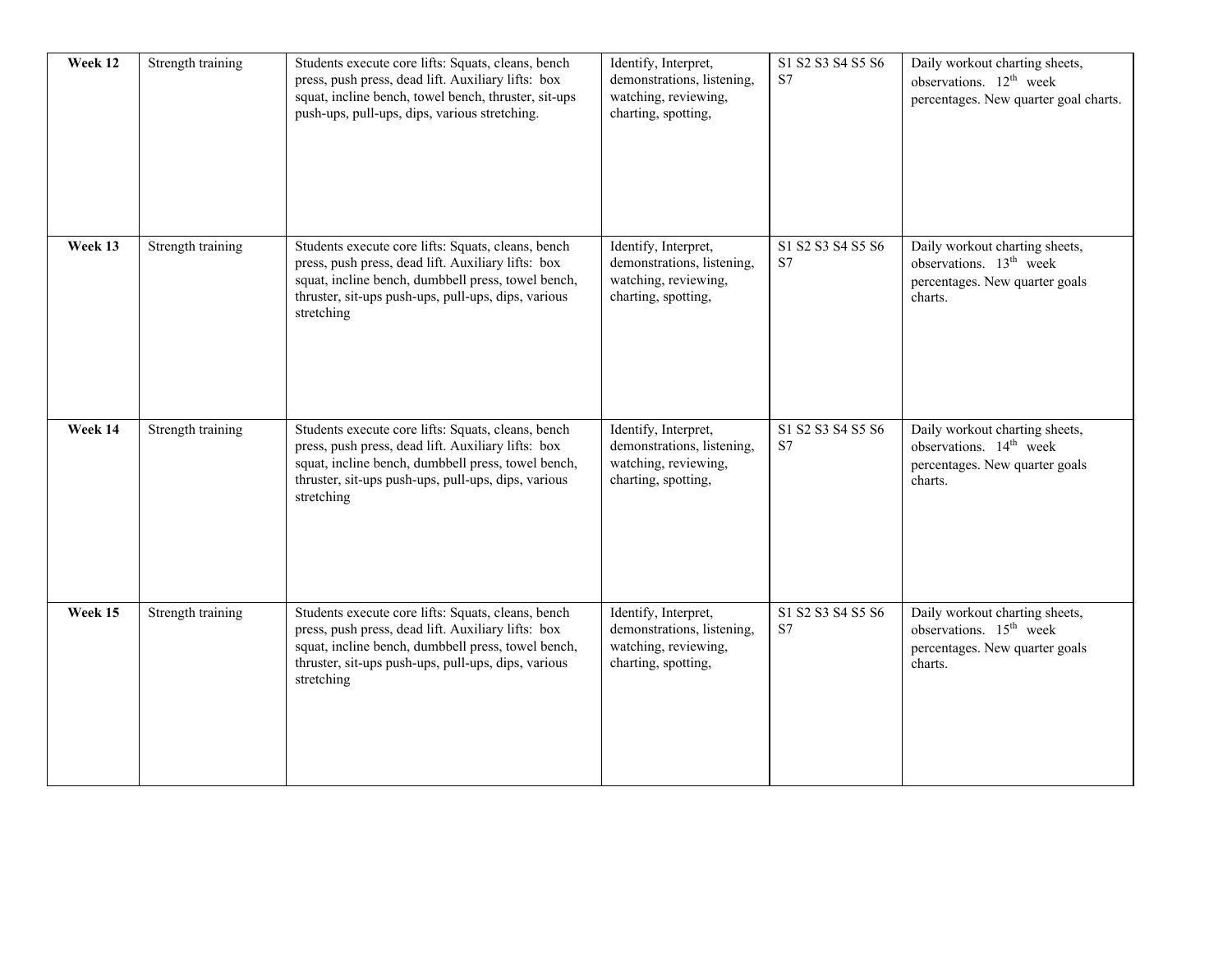| Week 16 | Strength training                                     | Students execute core lifts: Squats, cleans, bench<br>press, push press, dead lift. Auxiliary lifts: box<br>squat, incline bench, dumbbell press, towel bench,<br>thruster, sit-ups push-ups, pull-ups, dips, various<br>stretching                                                        | Identify, Interpret,<br>demonstrations, listening,<br>watching, reviewing,<br>charting, spotting,                                                                                    | S1 S2 S3 S4 S5 S6<br>S7 | Daily workout charting sheets,<br>observations. 16 <sup>th</sup> week<br>percentages. New quarter goals<br>charts.                                                                                                                      |
|---------|-------------------------------------------------------|--------------------------------------------------------------------------------------------------------------------------------------------------------------------------------------------------------------------------------------------------------------------------------------------|--------------------------------------------------------------------------------------------------------------------------------------------------------------------------------------|-------------------------|-----------------------------------------------------------------------------------------------------------------------------------------------------------------------------------------------------------------------------------------|
| Week 17 | Strength training,<br>Presidential fitness<br>testing | Students execute core lifts: Squats, cleans, bench<br>press, push press, dead lift. Auxiliary lifts: box<br>squat, incline bench, dumbbell press, towel bench,<br>thruster, sit-ups push-ups, pull-ups, dips, various<br>stretching. Retest students on the presidential fitness<br>tests. | Identify, Interpret,<br>demonstrations, listening,<br>watching, reviewing,<br>charting, spotting,                                                                                    | S1 S2 S3 S4 S5 S6<br>S7 | Daily workout charting sheets,<br>observations. 17 <sup>th</sup> week<br>percentages. . Muscle chart review<br>sheet. Compare fitness scores to the<br>national and presidential fitness<br>standards.                                  |
| Week 18 | Strength training,<br>Final exam.                     | Test week. Students execute core lifts and perform 4<br>reps with goal weight. New goal weight is<br>established after student's demonstrate the<br>accomplishment of their 4 rep max. Written final<br>exam.<br>Retest on all the fitness tests.                                          | Identify, Interpret,<br>demonstrations, listening,<br>watching, reviewing,<br>charting, spotting,<br>Students record their new<br>weight goal, and complete<br>their work out chart. | S1 S2 S3 S4 S5 S6<br>S7 | Daily workout charting sheets,<br>observations. New weight goals are<br>recorded, and students complete new<br>workout charts. 18 <sup>th</sup> week workout.<br>Have students measure their strength<br>improvement on the core lifts. |
| Week 19 | Strength training                                     | Getting back into shape week. High rep, low weight<br>workouts. Teacher rotates group members every 1.5<br>minutes. Push ups and sits between sets. Dips and<br>pull ups 2 sets 10 reps. Lots of stretching and warm<br>ups.                                                               | Identify, Interpret,<br>demonstrations, listening,<br>watching, reviewing,<br>charting, spotting,<br>Students record their new<br>weight goal, and complete<br>their work out chart. | S1 S2 S3 S4 S5 S6<br>S7 | NEW 9 WEEK CHARTING<br>SHEETS. observations. New weight<br>goals are recorded, and students<br>complete new work out chart to be<br>put in their folders. 19 <sup>th</sup> week<br>workouts.                                            |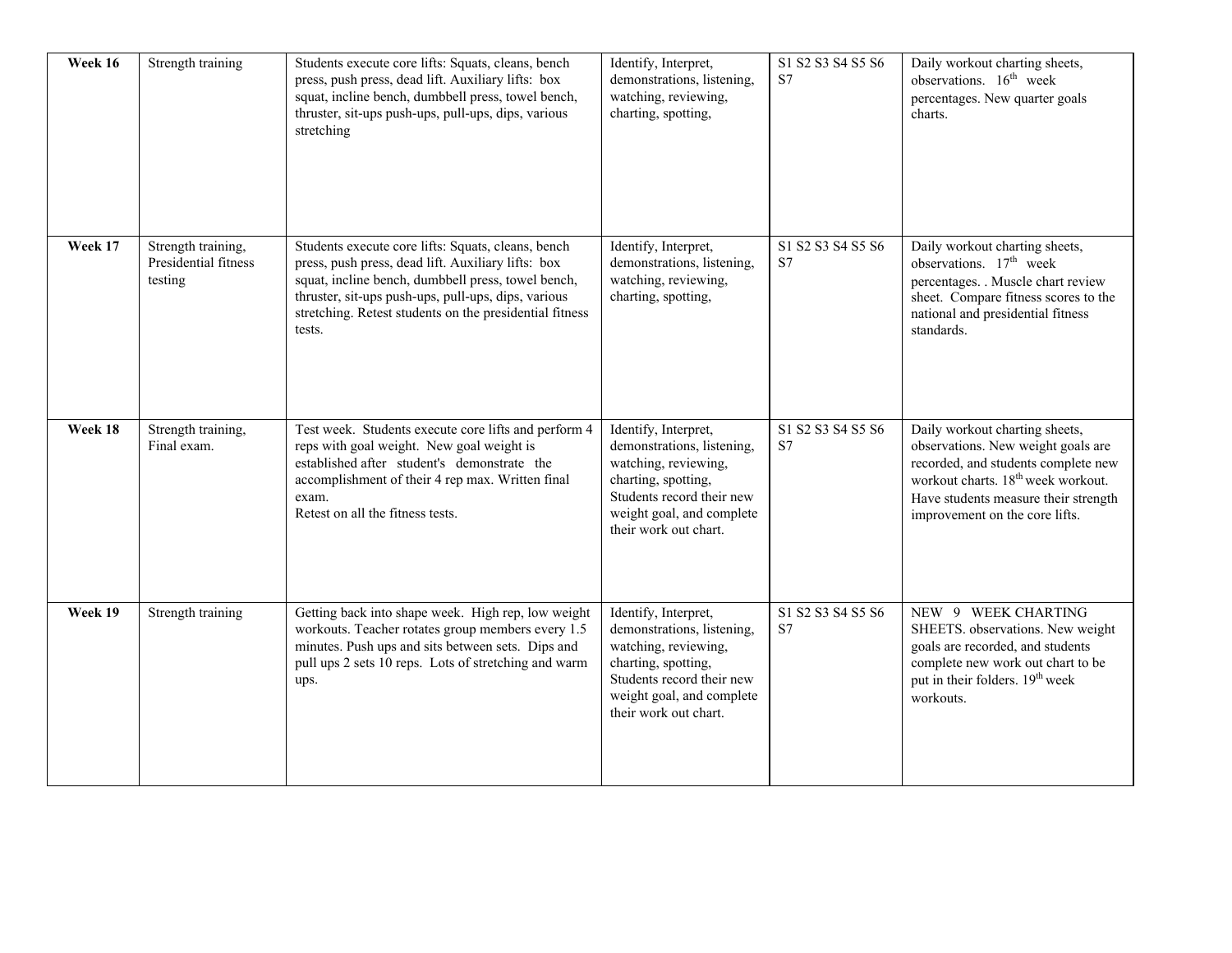| Week 20 | Strength training | Students execute core lifts: Squats, cleans, bench<br>press, push press, dead lift. Auxiliary lifts: box<br>squat, incline bench, dumbbell press, towel bench,<br>thruster, sit-ups push-ups, pull-ups, dips, various<br>stretching. Students use new weight goals. | Identify, Interpret,<br>demonstrations, listening,<br>watching, reviewing,<br>charting, spotting, | S1 S2 S3 S4 S5 S6<br>S7 | Daily workout charting sheets,<br>observations. .20th week workouts. |
|---------|-------------------|---------------------------------------------------------------------------------------------------------------------------------------------------------------------------------------------------------------------------------------------------------------------|---------------------------------------------------------------------------------------------------|-------------------------|----------------------------------------------------------------------|
| Week 21 | Strength training | Students execute core lifts: Squats, cleans, bench<br>press, push press, dead lift. Auxiliary lifts: box<br>squat, incline bench, dumbbell press, towel bench,<br>thruster, sit-ups push-ups, pull-ups, dips, various<br>stretching. Students use new weight goals. | Identify, Interpret,<br>demonstrations, listening,<br>watching, reviewing,<br>charting, spotting, | S1 S2 S3 S4 S5 S6<br>S7 | Daily workout charting sheets,<br>observations. .21st week workouts. |
| Week22  | Strength training | Students execute core lifts: Squats, cleans, bench<br>press, push press, dead lift. Auxiliary lifts: box<br>squat, incline bench, dumbbell press, towel bench,<br>thruster, sit-ups push-ups, pull-ups, dips, various<br>stretching. Students use new weight goals. | Identify, Interpret,<br>demonstrations, listening,<br>watching, reviewing,<br>charting, spotting, | S1 S2 S3 S4 S5 S6<br>S7 | Daily workout charting sheets,<br>observations. .22nd week workouts. |
| Week 23 | Strength training | Students execute core lifts: Squats, cleans, bench<br>press, push press, dead lift. Auxiliary lifts: box<br>squat, incline bench, dumbbell press, towel bench,<br>thruster, sit-ups push-ups, pull-ups, dips, various<br>stretching. Students use new weight goals. | Identify, Interpret,<br>demonstrations, listening,<br>watching, reviewing,<br>charting, spotting, | S1 S2 S3 S4 S5 S6<br>S7 | Daily workout charting sheets,<br>observations. .23rd week workouts. |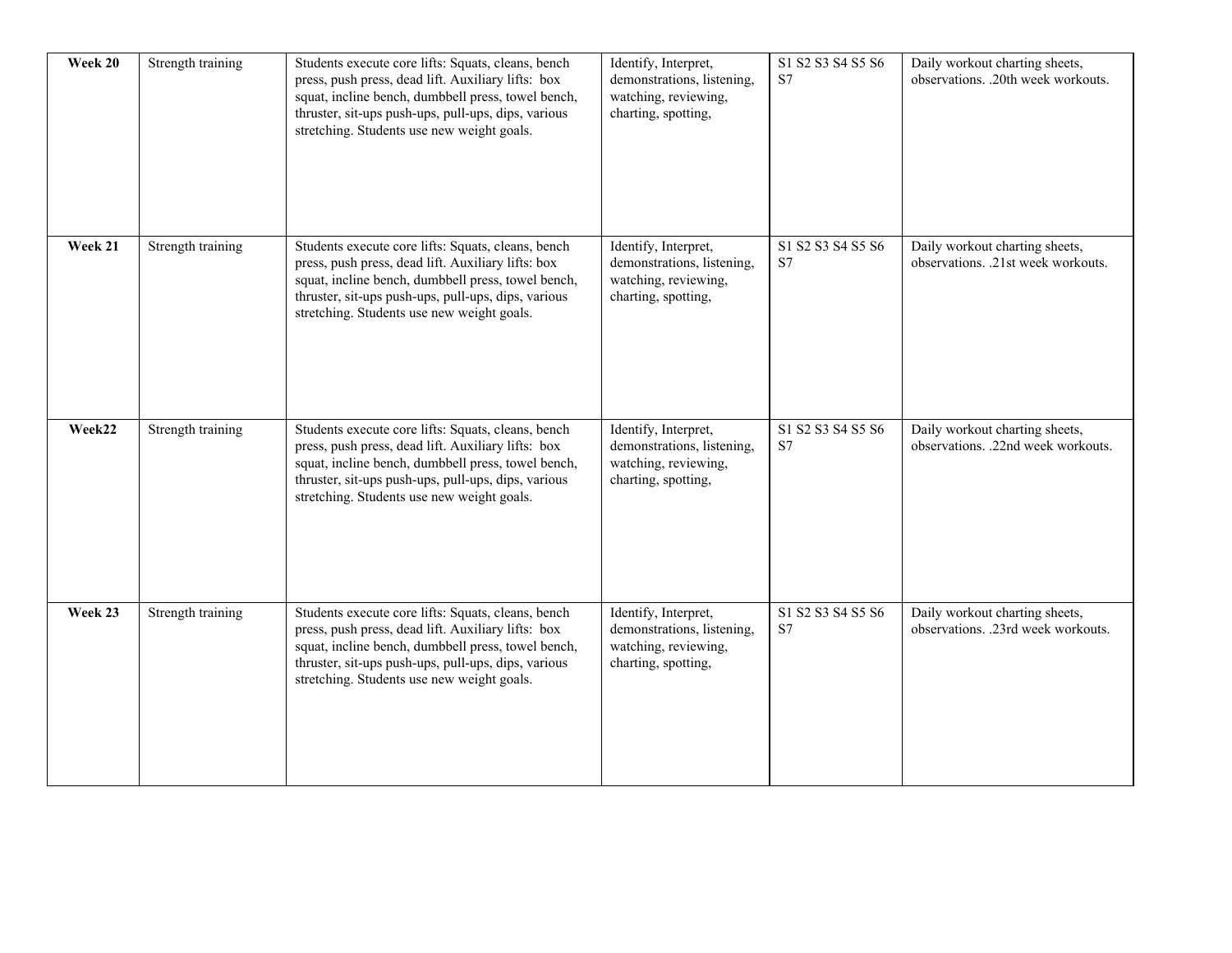| Week24  | Strength training                                      | Students execute core lifts: Squats, cleans, bench<br>press, push press, dead lift. Auxiliary lifts: box<br>squat, incline bench, dumbbell press, towel bench,<br>thruster, sit-ups push-ups, pull-ups, dips, various<br>stretching. Students use new weight goals.                                                       | Identify, Interpret,<br>demonstrations, listening,<br>watching, reviewing,<br>charting, spotting, | S1 S2 S3 S4 S5 S6<br>S7 | Daily workout charting sheets,<br>observations. .24th week workouts.                                                                          |
|---------|--------------------------------------------------------|---------------------------------------------------------------------------------------------------------------------------------------------------------------------------------------------------------------------------------------------------------------------------------------------------------------------------|---------------------------------------------------------------------------------------------------|-------------------------|-----------------------------------------------------------------------------------------------------------------------------------------------|
| Week 25 | Strength training                                      | Students execute core lifts: Squats, cleans, bench<br>press, push press, dead lift. .Auxiliary lifts: box<br>squat, incline bench, dumbbell press, towel bench,<br>thruster, sit-ups push-ups, pull-ups, dips, various<br>stretching. Students use new weight goals.                                                      | Identify, Interpret,<br>demonstrations, listening,<br>watching, reviewing,<br>charting, spotting, | S1 S2 S3 S4 S5 S6<br>S7 | Daily workout charting sheets,<br>observations. .25th week workouts.                                                                          |
| Week 26 | Strength training                                      | Students execute core lifts: Squats, cleans, bench<br>press, push press, dead lift. Auxiliary lifts: box<br>squat, incline bench, dumbbell press, towel press,<br>thruster, sit-ups push-ups, pull-ups, dips, various<br>stretching. Students use new weight goals.                                                       | Identify, Interpret,<br>demonstrations, listening,<br>watching, reviewing,<br>charting, spotting, | S1 S2 S3 S4 S5 S6<br>S7 | Daily workout charting sheets,<br>observations. .26th week workouts.                                                                          |
| Week 27 | Strength training,<br>Presidential fitness<br>testing. | Students execute core lifts: Squats, cleans, bench<br>press, push press, dead lift. Auxiliary lifts: box<br>squat, incline bench, dumbbell press, towel bench,<br>thruster, sit-ups push-ups, pull-ups, dips, various<br>stretching. Students use new weight goals. Retest<br>students on the presidential fitness tests. | Identify, Interpret,<br>demonstrations, listening,<br>watching, reviewing,<br>charting, spotting, | S1 S2 S3 S4 S5 S6<br>S7 | Daily workout charting sheets,<br>observations. .27th week workouts.<br>Compare fitness scores to the national<br>and presidential standards. |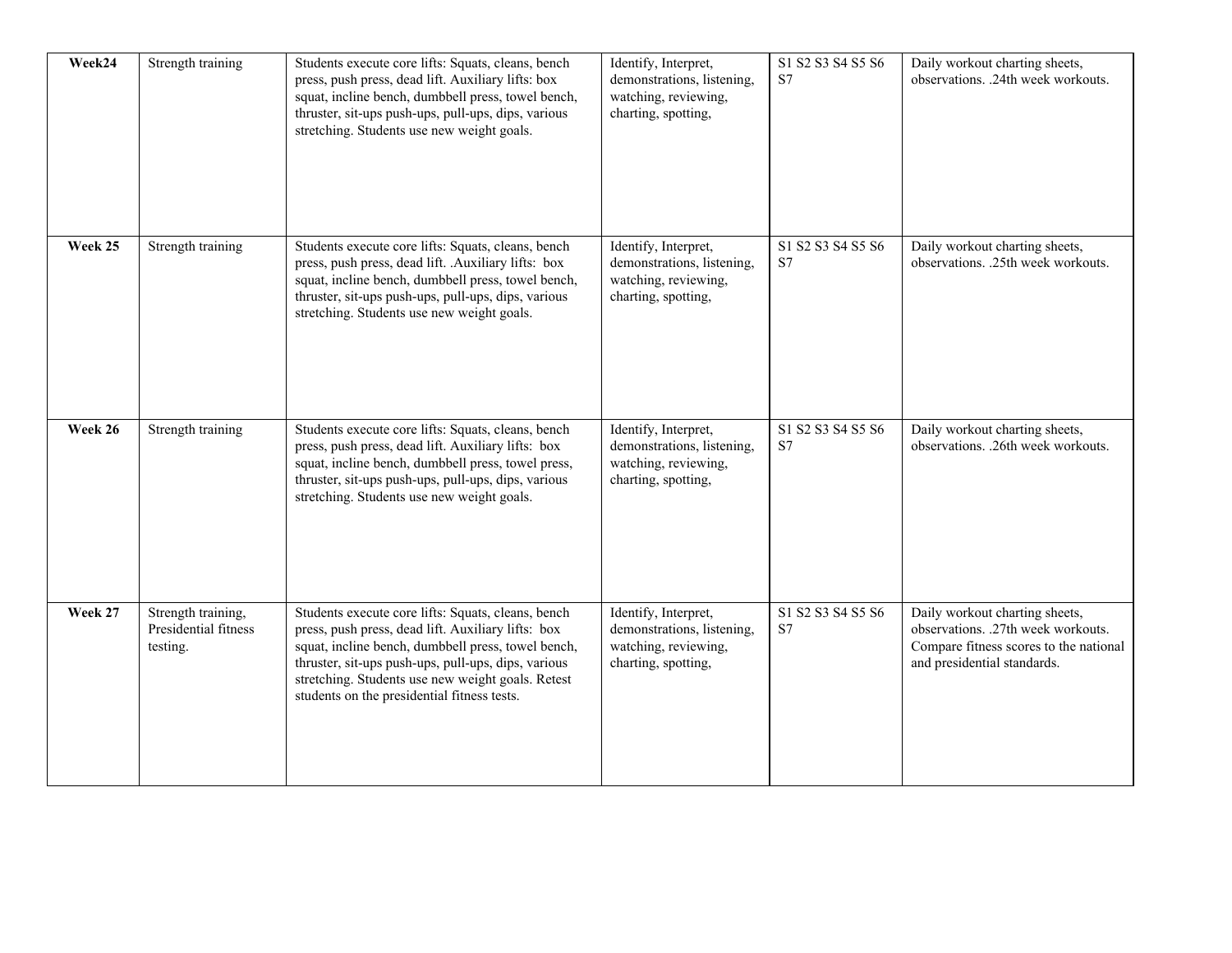| Week 28 | Strength training | Test week. Students execute core lifts and perform 4<br>reps with goal weight. New goal weight is<br>established after student's demonstrate the<br>accomplishment of their 4 rep max. Make up on<br>all fitness tests.                                                                           | Identify, Interpret,<br>demonstrations, listening,<br>watching, reviewing,<br>charting, spotting,<br>Students record their new<br>weight goal, and complete<br>their work out chart. | S1 S2 S3 S4 S5 S6<br>S7 | Daily workout charting sheets,<br>observations. New weight goals are<br>recorded, and students complete new<br>workout charts.28th week workouts.<br>Compare test scores to national and<br>presidential fitness standards. Have<br>students measure their strength<br>improvement on core lifts, |
|---------|-------------------|---------------------------------------------------------------------------------------------------------------------------------------------------------------------------------------------------------------------------------------------------------------------------------------------------|--------------------------------------------------------------------------------------------------------------------------------------------------------------------------------------|-------------------------|---------------------------------------------------------------------------------------------------------------------------------------------------------------------------------------------------------------------------------------------------------------------------------------------------|
| Week 29 | Strength training | Students execute core lifts: Squats, cleans, bench<br>press, push pres, dead lift. Auxiliary lifts: box squat,<br>incline bench, dumbbell press, towel bench, thruster,<br>sit-ups push-ups, pull-ups, dips, various stretching.<br>Students use new weight goals. USE LOW<br>WEIGHTS, HIGH REPS, | Identify, Interpret,<br>demonstrations, listening,<br>watching, reviewing,<br>charting, spotting,                                                                                    | S1 S2 S3 S4 S5 S6<br>S7 | NEW 9 WEEK CHARTING<br>SHEETS given for the final quarter to<br>be put in their folders. 29 <sup>th</sup> week<br>work out.                                                                                                                                                                       |
| Week 30 | Strength training | Students execute core lifts: Squats, cleans, bench<br>press, push press, dead lift. Auxiliary lifts: box<br>squat, incline bench, dumbbell press, towel bench,<br>thruster, sit-ups push-ups, pull-ups, dips, various<br>stretching. Students use new weight goals.                               | Identify, Interpret,<br>demonstrations, listening,<br>watching, reviewing,<br>charting, spotting,                                                                                    | S1 S2 S3 S4 S5 S6<br>S7 | Daily workout charting sheets,<br>observations. .30th week workouts.                                                                                                                                                                                                                              |
| Week 31 | Strength training | Students execute core lifts: Squats, cleans, bench<br>press, push press, dead lift. Auxiliary lifts: box<br>squat, incline bench, dumbbell press, towel bench,<br>thruster, sit-ups push-ups, pull-ups, dips, various<br>stretching. Students use new weight goals.                               | Identify, Interpret,<br>demonstrations, listening,<br>watching, reviewing,<br>charting, spotting,                                                                                    | S1 S2 S3 S4 S5 S6<br>S7 | Daily workout charting sheets,<br>observations. .31th week workouts.                                                                                                                                                                                                                              |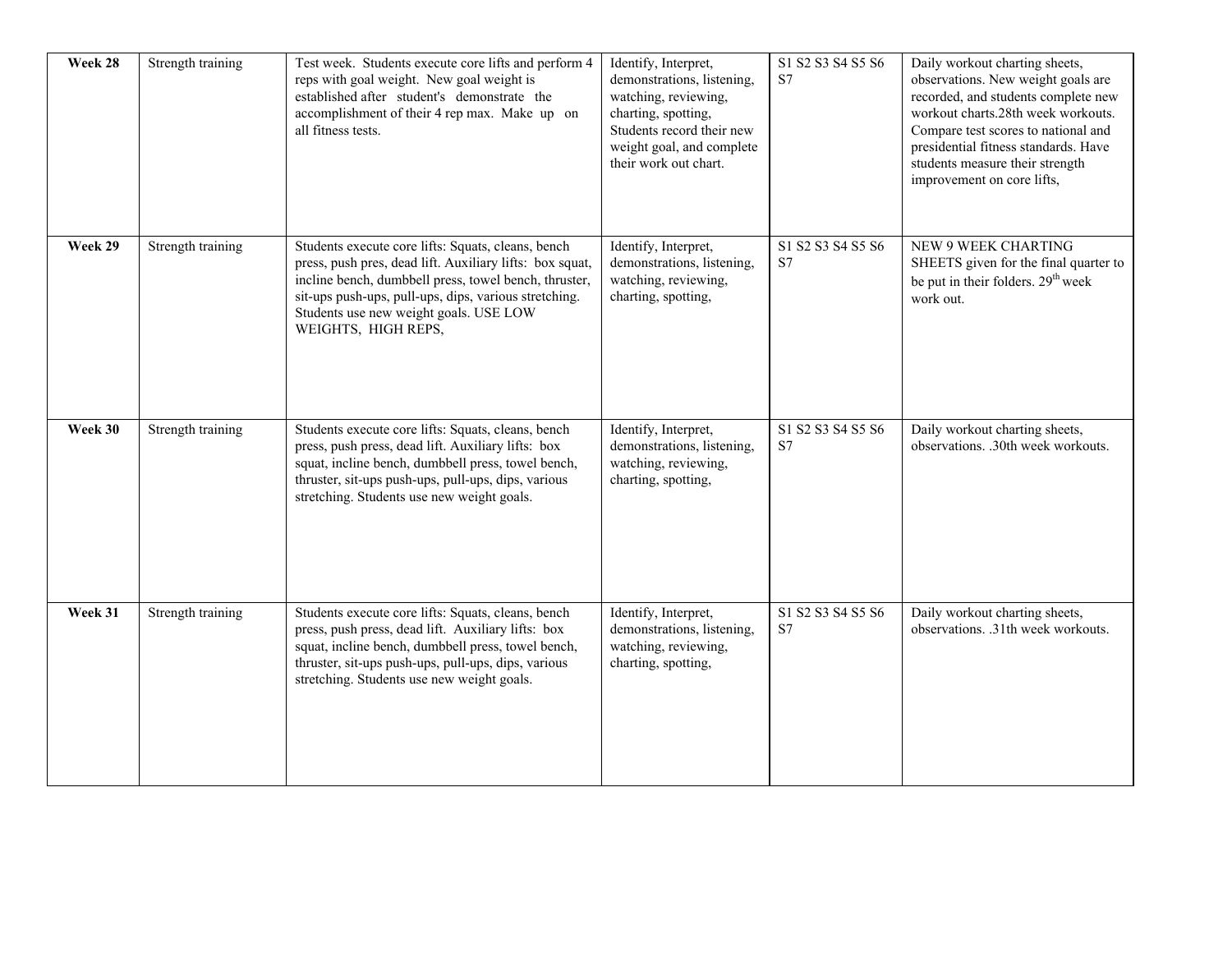| Week 32 | Strength training | Students execute core lifts: Squats, cleans, bench<br>press, push press, dead lift. Auxiliary lifts: box<br>squat, incline bench, dumbbell press, towel bench,<br>thruster, sit-ups push-ups, pull-ups, dips, various<br>stretching. Students use new weight goals. Introduce<br>30 second reps with 50% max weight. Bench,<br>squats. Introduce overhead squats-bar only, and<br>front squat bar only. | Identify, Interpret,<br>demonstrations, listening,<br>watching, reviewing,<br>charting, spotting, | S1 S2 S3 S4 S5 S6<br>S7                         | Daily workout charting sheets,<br>observations. .32th week workouts. |
|---------|-------------------|---------------------------------------------------------------------------------------------------------------------------------------------------------------------------------------------------------------------------------------------------------------------------------------------------------------------------------------------------------------------------------------------------------|---------------------------------------------------------------------------------------------------|-------------------------------------------------|----------------------------------------------------------------------|
| Week 33 | Strength training | Students execute core lifts: Squats, cleans, bench<br>press, push press, dead lift. Auxiliary lifts: box<br>squat, incline bench, dumbbell press, towel bench,<br>thruster, sit-ups push-ups, pull-ups, dips, various<br>stretching. Students use new weight goals. Use 30<br>second reps for bench warm up, and squat warm ups.<br>See previous week.                                                  | Identify, Interpret,<br>demonstrations, listening,<br>watching, reviewing,<br>charting, spotting, | S1 S2 S3 S4 S5 S6<br>S7                         | Daily workout charting sheets,<br>observations. .33th week workouts. |
| Week 34 | Strength training | Students execute core lifts: Squats, cleans, bench<br>press, push press, dead lift. Auxiliary lifts: box<br>squat, incline bench, dumbbell press, towel bench,<br>thruster, sit-ups push-ups, pull-ups, dips, various<br>stretching. Students use new weight goals. Use 30<br>second reps for bench warm up, and squat warm ups.<br>See previous week.                                                  | Identify, Interpret,<br>demonstrations, listening,<br>watching, reviewing,<br>charting, spotting, | S1 S2 S3 S4 S5 S6<br>S7                         | Daily workout charting sheets,<br>observations. .34th week workouts. |
| Week 35 | Strength training | Students execute core lifts: Squats, cleans, bench<br>press, push press, dead lift. Auxiliary lifts: box squat,<br>incline bench, dumbbell press, towel bench, thruster,<br>sit-ups push-ups, pull-ups, dips, various stretching.<br>Students use new weight goals. Use 30 second reps<br>for bench warm up, and squat warm ups. See<br>previous week.                                                  | Identify, Interpret,<br>demonstrations, listening,<br>watching, reviewing,<br>charting, spotting, | S1 S2 S3 S4 S5 S6<br>$\ensuremath{\mathrm{S7}}$ | Daily workout charting sheets,<br>observations. .35th week workouts. |